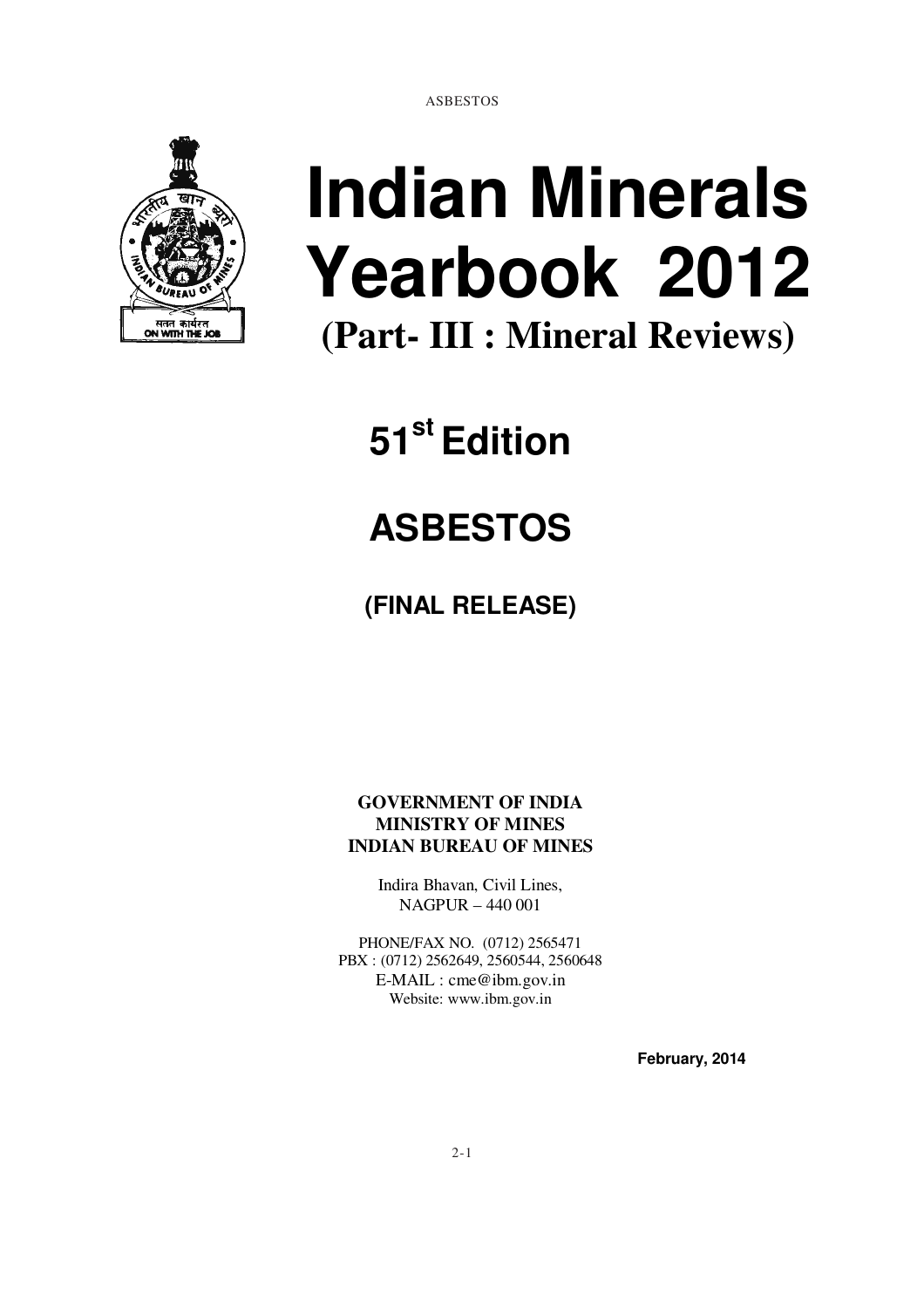A sbestos is a group of six naturally occuring fibrous<br>silicate minerals. The physical properties, besides sbestos is a group of six naturally occuring fibrous fibrous character, such as, fineness, flexibility, tensile strength & length of fibres, infusibility, low heat conductivity and high resistance to electricity & sound as also to corrosion by acids, make asbestos commercially important. Commercial asbestos is classified into two main mineralogical groups: serpentine asbestos or chrysotile asbestos and amphibole asbestos. The latter includes asbestos minerals, such as, tremolite, actinolite, anthophyllite, amosite and crocidolite. Commercially, chrysotile asbestos is far superior in physical properties and hence more valuable than amphibole asbestos.

India's asbestos requirement is mainly met through imports from Russia, Kazakhstan, Brazil and Canada.

#### **RESOURCES**

As per the UNFC system, the total resources of asbestos in the country as on 1.4.2010 are placed at 22.17 million tonnes (Table-1). Of these, 2.5 million tonnes are reserves and 19.6 million tonnes are remaining resources. Out of the total resources, Rajasthan accounts for 13.6 million tonnes (61%) and Karnataka 8.28 million tonnes (37%). The remaining two percent resources are estimated in Jharkhand, Andhra Pradesh, Odisha and Uttarakhand.

 Table-2 summarises the mineralogical varieties of asbestos occurring in various parts of the country.

#### **PRODUCTION, STOCKS & PRICES**

The production of asbestos at 280 tonnes in 2011-12 increased by about 4% as compared to that in the previous year. There were 5 reporting mines in both the years. However, production of asbestos was reported by three mines in Andhra Pradesh. Two asbestos mines in Rajasthan reported production of associated minerals only. In 2011-12, the entire production of 280 tonnes was of chrysotile variety of asbestos and was produced by three mines in Cuddapah district of Andhra Pradesh.

The entire production of asbestos was from private sector in both the years. Padma Minerals (P) Ltd contributed above 75% of the chrysotile variety. The remaining production was reported by Baba Minerals Corporation (Tables-3 to 5 ).

The mine-head stocks of asbestos at the beginning of the year were 8 tonnes and 19 tonnes at the end of the year ( Table - 6).

The average daily employment of labour strength was 39 in 2011-12 as against 57 in the preceding year. Prices of asbestos are furnished in the General Review on 'Prices'.

| State          | District                                                          | Mineralogical variety                                                                                                                                                                                                           |
|----------------|-------------------------------------------------------------------|---------------------------------------------------------------------------------------------------------------------------------------------------------------------------------------------------------------------------------|
| Andhra Pradesh | Cuddapah                                                          | Chrysotile                                                                                                                                                                                                                      |
| Jharkhand      | Singhbhum                                                         | Chrysotile, tremolite, chrysotile mixed with<br>other minerals                                                                                                                                                                  |
| Karnataka      | Chickmagalur<br>Hassan<br>Mandya<br>Mysore<br>Shimoga             | Amosite<br>Anthophyllite<br>Mixed amphibole minerals<br>Chrysotile<br>Amosite                                                                                                                                                   |
| Rajasthan      | $A$ jmer<br>Bhilwara<br>Dungarpur<br>Pali<br>Rajsamand<br>Udaipur | Mixed amphibole minerals<br>$-d$ o-<br>$-do-$<br>Tremolite, chrysotile mixed with other<br>amphibole minerals<br>Tremolite, actinolite and mixed amphibole<br>minerals<br>Chrysotile, tremolite and mixed amphibole<br>minerals |
| Uttarakhand    | Chamoli                                                           | Others                                                                                                                                                                                                                          |

**Table – 2 : Occurrences of Asbestos in India**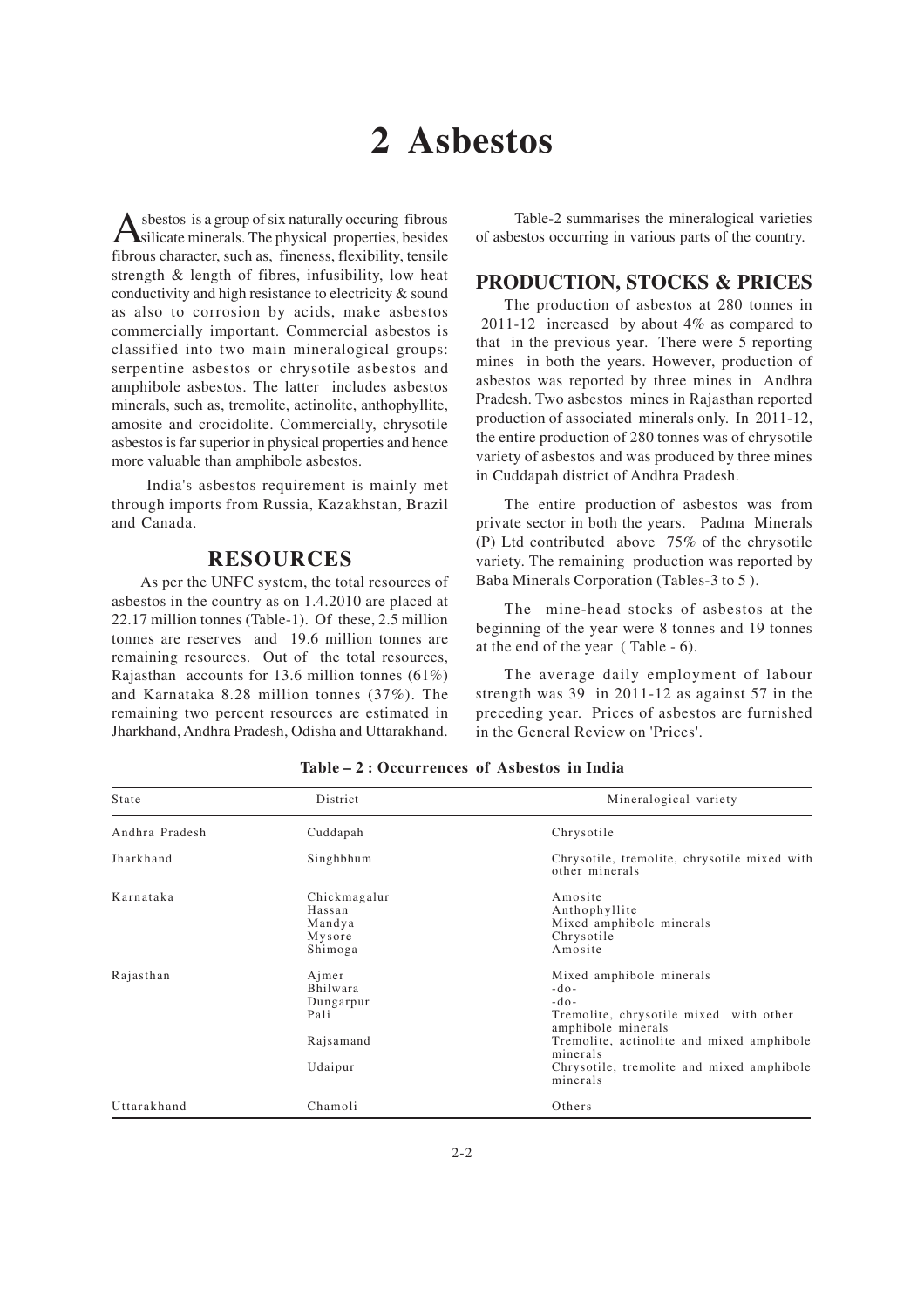|                  |         |               | Reserves |                                |             |         |                 |          | Remaining resources |                  |                |                        |                    |
|------------------|---------|---------------|----------|--------------------------------|-------------|---------|-----------------|----------|---------------------|------------------|----------------|------------------------|--------------------|
|                  | Proved  |               | Probable | Total                          | Feasibility |         | Pre-feasibility | Measured | Indicated           | Inferred         | Reconnaissance | Total                  | resources<br>Total |
|                  | STD111  | <b>STD121</b> | STD122   | $\widehat{\mathcal{L}}$        | STD211      | STD221  | STD222          | STD331   | STD332              | STD333           | STD334         | $\widehat{\mathbf{B}}$ | $(A+B)$            |
| All India: Total | 1700152 | 4588          | 806101   | 510841<br>$\mathbf{\tilde{c}}$ | 109641      | 3072849 | 3257941         | 100687   |                     | 2527918 10528926 | 57800          |                        | 19655762 22166603  |
|                  |         |               |          |                                |             |         |                 |          |                     |                  |                |                        |                    |
|                  | 5754    |               | 9028     | 14782                          | 856         | 3117    | 9191            | 2885     | 17619               | 41992            |                | 75660                  | 90442              |
|                  |         |               |          |                                |             |         |                 |          | 3987                | 4459680          |                | 4463667                | 4463667            |
|                  |         |               |          |                                |             | 94768   | 116516          |          | 2426700             | 1562125          |                | 4200109                | 4200109            |
| Chrysotile mixed |         |               |          |                                |             | 3871    | 18309           |          |                     | 336              |                | 22516                  | 22516              |
| Mixed Amphibole  | 1634775 | 4588          | 770739   | 410102                         | 108785      | 2638007 | 2975117         | 87802    | 42101               | 4121718          |                | 9973530                | 12383632           |
|                  |         |               |          |                                |             |         |                 |          | 311                 | 34000            |                | 34311                  | 34311              |
|                  |         |               |          |                                |             |         |                 |          |                     | 20000            |                | 20000                  | 20000              |
|                  |         |               |          |                                |             | 332459  | 99675           |          |                     |                  |                | 432134                 | 432134             |
|                  | 59623   |               | 26334    | 85957                          |             | 627     | 39133           |          |                     | 279574           | 57800          | 377134                 | 463091             |
|                  |         |               |          |                                |             |         |                 | 10000    | 37200               | 9500             |                | 56700                  | 56700              |
|                  |         |               |          |                                |             |         |                 |          |                     |                  |                |                        |                    |
| Andhra Pradesh   | 5754    |               | 9028     | 14782                          | 856         | 3117    | 9191            |          | 1500                | 27085            |                | 41749                  | 56531              |
|                  |         |               |          |                                |             | 3871    | 18309           | 2885     | 5769                | 124059           |                | 154893                 | 154893             |
|                  |         |               |          |                                |             |         |                 |          | 2441037             | 5841420          |                | 8282457                | 8282457            |
|                  |         |               |          |                                |             |         |                 | 10000    | 37200               | 9500             |                | 56700                  | 56700              |
|                  | 1694398 | 4588          | 797073   | 496059                         | 108785      | 3065861 | 3230441         | 87802    | 42101               | 4526861          | 57800          | 11119651               | 13615710           |
|                  |         |               |          |                                |             |         |                 |          | 311                 |                  |                | 311                    | 311                |

Table – 1: Reserves/Resources of Asbestos as on 1.4.2010<br>(By Grades/States) **Table – 1 : Reserves/Resources of Asbestos as on 1.4.2010 (By Grades/States)**

2-3

Figures rounded off. *Figures rounded off.*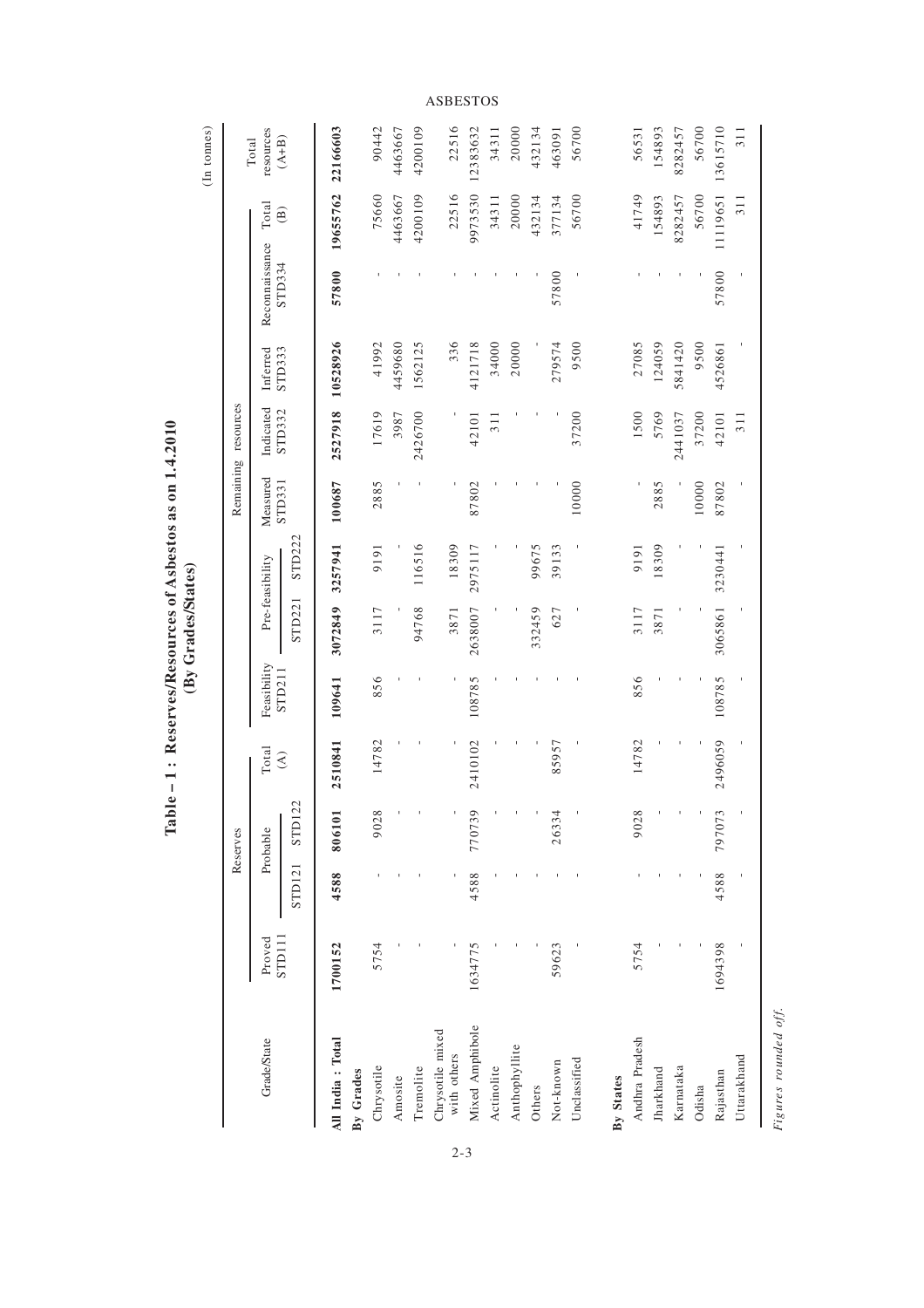#### ASBESTOS

|                                                                                                                            | Location of mine |          |  |
|----------------------------------------------------------------------------------------------------------------------------|------------------|----------|--|
| Name & address of producer                                                                                                 | State            | District |  |
| Padma Minerals (P) Ltd,<br>1/5A, Ambikapalli Road, Pulivendla, Cuddapah<br>Distt. Cuddapah $-516390$<br>Andhra Pradesh     | Andhra Pradesh   | Cuddapah |  |
| Baba Minerals Corporation,<br>1/125 Krishnappa Nagar,<br>Near Rly. Station, Cuddapah<br>Distt. Cuddapah<br>Andhra Pradesh. | Andhra Pradesh   | Cuddapah |  |

#### **Table – 3 : Principal Producers of Asbestos, 2011-12**

#### **Table – 4 : Production of Asbestos, 2009-10 to 2011-12 (By States)**

|                |                          |       | $\mathbf{w}_j$ beaves, |                          | (Qty in tonnes; value in ₹ '000) |                          |
|----------------|--------------------------|-------|------------------------|--------------------------|----------------------------------|--------------------------|
|                | $2009 - 10$              |       | $2010 - 11$            |                          | $2011 - 12(P)$                   |                          |
| State          | Quantity                 | Value | Quantity               | Value                    | Quantity                         | Value                    |
| India          | 243                      | 12268 | 268                    | 13341                    | 280                              | 12827                    |
| Andhra Pradesh | 243                      | 12268 | 268                    | 13341                    | 280                              | 12827                    |
| Rajasthan      | $\overline{\phantom{a}}$ |       |                        | $\overline{\phantom{a}}$ | -                                | $\overline{\phantom{a}}$ |

#### **Table – 5 : Production of Asbestos, 2010-11 and 2011-12 (By States/Districts/Grades)**

(Qty in tonnes; value in  $\overline{\xi}$  '000)

|                  |                 |                          | $2010 - 11$     |     |                          | $2011 - 12(P)$  |            |           |                          |       |
|------------------|-----------------|--------------------------|-----------------|-----|--------------------------|-----------------|------------|-----------|--------------------------|-------|
| State/District   | No. of<br>mines |                          | Quantity        |     | Value                    | No. of<br>mines |            | Ouantity  |                          | Value |
|                  |                 | Chrysotile               | Amphibole Total |     |                          |                 | Chrysotile | Amphibole | Total                    |       |
| India            | 5               | 268                      |                 | 268 | 13341                    | 5               | 280        | ٠         | 280                      | 12827 |
| Private sector   | 5               | 268                      | -               | 268 | 13341                    | 5               | 280        | ٠         | 280                      | 12827 |
| Andhra Pradesh 3 |                 | 268                      |                 | 268 | 13341                    | 3               | 280        | ٠         | 280                      | 12827 |
| Cuddapah         | 3               | 268                      | ۰.              | 268 | 13341                    | 3               | 280        | ٠         | 280                      | 12827 |
| $Rajashan*$      | $\mathbf{2}$    | $\overline{\phantom{a}}$ | ۰               | ٠   | $\overline{\phantom{a}}$ | $\mathbf{2}$    | ٠          | ٠         | $\overline{\phantom{a}}$ |       |
| Ajmer            | $\overline{c}$  | -                        |                 |     | $\overline{\phantom{a}}$ | $\overline{2}$  | -          | ۰         |                          |       |

*\*Production of felspar and quartz reported as associated minerals.*

#### **Table – 6 : Mine-head Stocks of Asbestos, 2011-12 (P) (By State/Grades)**

(Qty in tonnes)

|                |                          | At the beginning of the year |                          |                          | At the end of the year   |       |
|----------------|--------------------------|------------------------------|--------------------------|--------------------------|--------------------------|-------|
| State          | Chrysotile               | Amphibole                    | Total                    | Chrysotile               | Amphibole                | Total |
| India          | о                        |                              |                          | 19                       | $\overline{\phantom{a}}$ | 19    |
| Andhra Pradesh |                          |                              |                          | 19                       | -                        | 19    |
| Rajasthan      | $\overline{\phantom{a}}$ | $\overline{\phantom{a}}$     | $\overline{\phantom{a}}$ | $\overline{\phantom{a}}$ | -                        | ۰     |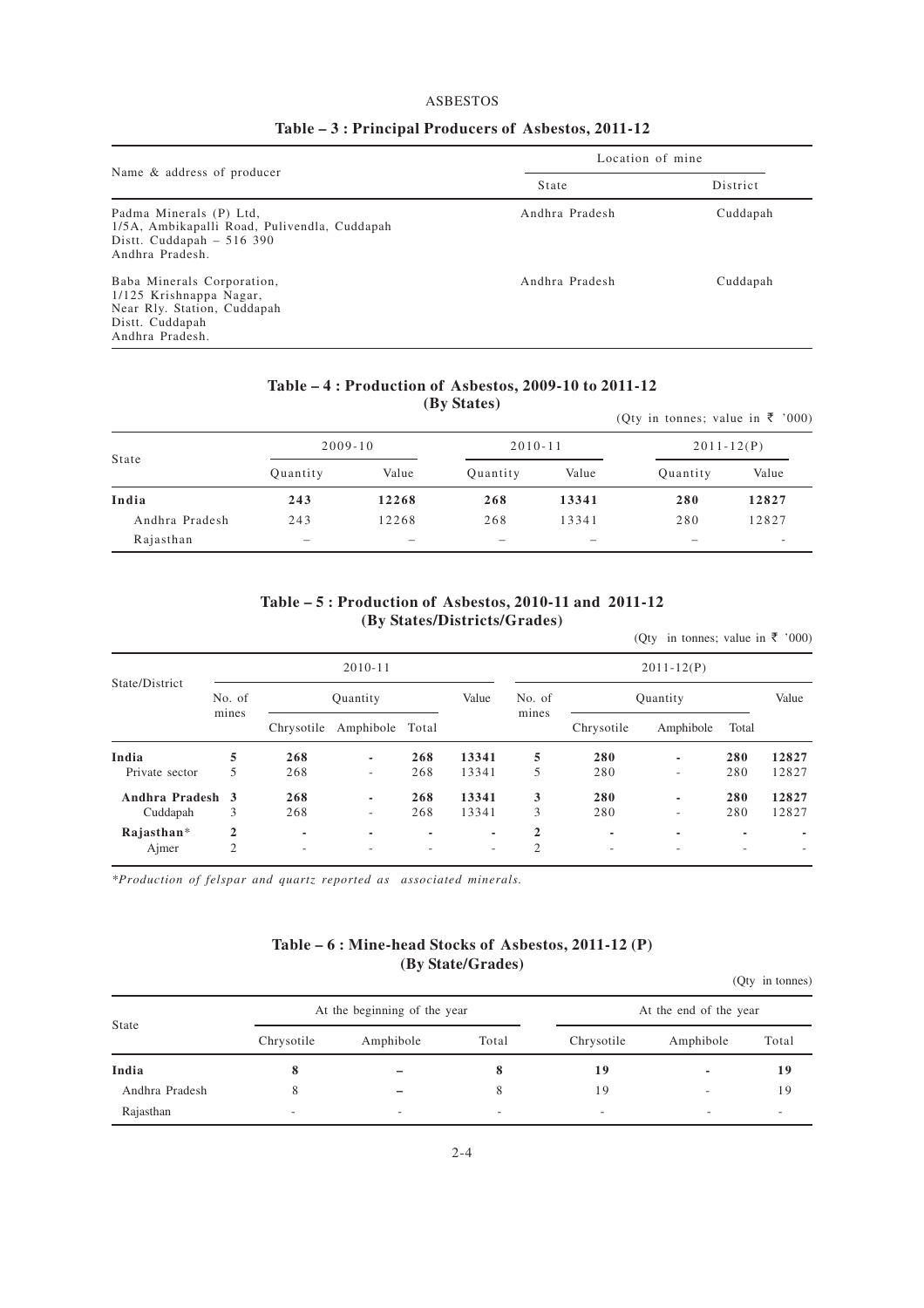#### **MINING & MILLING**

The mines in Rajasthan producing amphibole variety of asbestos were small opencast workings and were operated manually.

The usual method of mining chrysotile in Pulivendla tehsil, Cuddapah district, Andhra Pradesh, is by opening an incline along the dip varying from  $20^{\circ}$  to  $25^{\circ}$ , keeping the trap as floor and limestone as roof. Two or three such inclines are converted into a regular underground mine by developing levels and winzes connecting them and adopting board-and-pillar system of development. In almost all the mines, operations like blast hole drilling, hoisting, pumping and ventilation are mechanised.

The run-of-mine is subjected to manual sorting of asbestos-bearing rock (ABR). ABR is then hand-combed for chipping off the asbestosbearing portion in small pieces of about 2.5 cm for producing asbestos concentrates. From ABR, the serpentine is removed as a waste. The asbestos concentrate is fed manually into hopper of a hammer mill. In hammer mill, asbestos and other minerals are separated and then fed to doubledeck screen having 10 to 40 mesh sieves. The screening gives three fractions: (a) oversize, (b) middling, and (c) tailing.

Tailing is taken as a waste which generally does not contain appreciable quantity of asbestos. The oversize is recycled in the hammer mill, and the middling fibre is sucked up by a cyclone and collected.

#### **GRADING & MARKETING**

Small fibres recovered through milling process account for nearly a two-third production. The general grading system adopted is as follows:

| Grade                                | Fibre Size                                                      | Method         |
|--------------------------------------|-----------------------------------------------------------------|----------------|
| Grade - As<br>Grade - A<br>Grade - B | 45 mm and above<br>Between 25 and 45 mm<br>Between 12 and 25 mm | Hand-sorted    |
| $Grade - C$                          | Above 16 mesh                                                   |                |
| Grade - D <sub>3</sub>               | 24 mesh                                                         |                |
| Grade - D4                           | 40 mesh                                                         | Mill-processed |
| Grade - D6                           | 60 mesh                                                         |                |

*Producers of amphibole asbestos sell their output as crude or fluff and powder.*

### **CLASSIFICATIONS**

Various classifications of chrysotile asbestos followed in India are based, by and large, on fibre length:

| A Special - | (1) Grade As or 25.4 mm fibres or larger                                   |  |
|-------------|----------------------------------------------------------------------------|--|
|             | As, - 25.4 mm and larger fibres but brittle<br>compared to As or A Special |  |
|             | A - 19.05 to 25.4 mm fibres                                                |  |
|             | $A_1$ - 19.05 to 25.4 mm fibres but brittle<br>compared to A               |  |
|             | $A2 - 19.05$ to 25.4 mm fibres but brittle<br>compared to A,               |  |
|             | Grade B - 6.35 to 19.05 mm fibres                                          |  |
|             | $B_1$ - 6.35 to 19.05 mm fibres but brittle<br>compared to B               |  |
|             | $B2 - 6.35$ to 19.05 mm fibres but brittle<br>compared to $B_1$            |  |
|             | C - Below 6.35 mm fibres                                                   |  |
|             | (2) Grade A Special - Above 31.5 mm                                        |  |
|             | A - Between 19 and 31.5 mm                                                 |  |
|             | B - Between 6.3 and 19 mm                                                  |  |

- C Below 6.3 mm including powder
- D Dust

(3) Quebec standard asbestos testing machine classification of chrysotile asbestos according to groups is given below:

#### **Crude Asbestos**

| Group No. 1 Crude No. 1: | Consists basically of crude,<br>3/4 inch and longer staple  |
|--------------------------|-------------------------------------------------------------|
| Group No. 2 Crude No. 2: | Consists basically of crude,<br>$3/8$ to $3/4$ inch staple. |

#### **Milled Asbestos**

| Standard designation of grade | Guaranteed minimum<br>spinning test |
|-------------------------------|-------------------------------------|
| Group No. 3 (spinning fibres) |                                     |
| 3D                            | $10.5 - 3.9 - 1.3 - 0.3$            |
| 3 Z                           | $0 - 8 - 6 - 2$                     |
| Group No. 4 (shingle fibres)  |                                     |
| 4 D                           | $0 - 7 - 6 - 3$                     |
| 4 7.                          | $0 - 1.5 - 9.5 - 5$                 |
|                               |                                     |

(Contd.)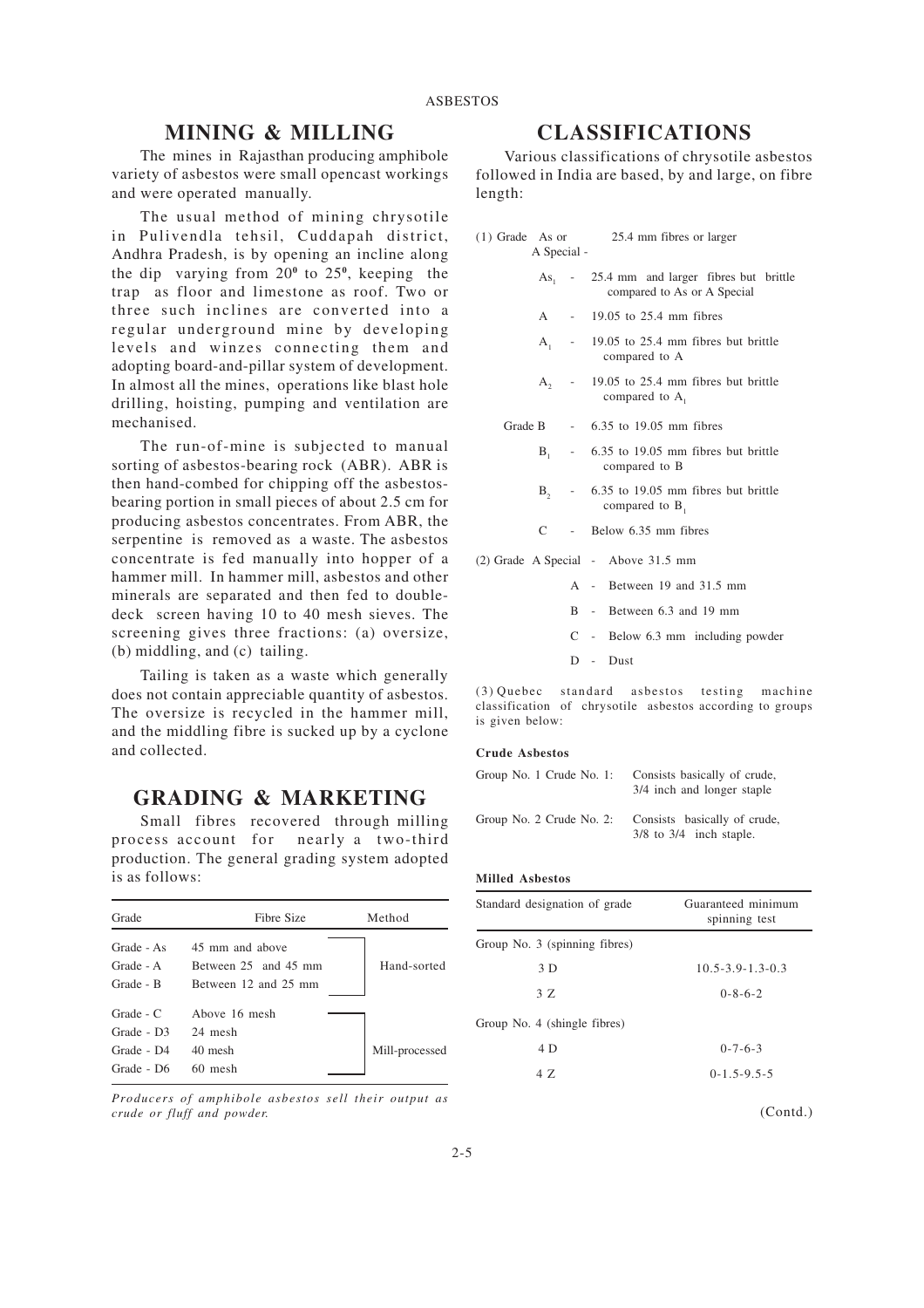(Concld.)

| Standard designation of grade    |          | Guaranteed minimum<br>spinning test |
|----------------------------------|----------|-------------------------------------|
| Group No. 5 (paper fibres)       |          |                                     |
| 5 D                              |          | $0-0.5-10.5-5$                      |
| 5 R                              |          | $0 - 0 - 10 - 6$                    |
| Group No. 6 (waste)              |          |                                     |
| 6 D                              |          | $0 - 0 - 7 - 9$                     |
| Group No. 7 (shorts or refuse)   |          |                                     |
| 7D                               |          | $0 - 0 - 8 - 11$                    |
| 7W                               |          | $0 - 0 - 0 - 16$                    |
| Group No. 7 (floats)*            |          |                                     |
| <b>7 RF</b>                      |          | No test                             |
| 7 TF                             |          | No test                             |
| Group No. $8$ (sand $\&$ gravel) |          |                                     |
| 8 S                              | measure  | Less than 50 lb per cu ft loose     |
| 8 T                              | measure. | Less than 75 lb per cu ft loose     |
| Group No. $9$ (gravel & stone)   |          |                                     |
| 9 T                              | measure  | More than 75 lb cu ft loose         |

*\* The suffix 'F' designates 'floats' in the case of 7R and 7T grades.*

#### **USES**

Industrial use of asbestos is linked with the type of asbestos. Chrysotile asbestos, being more fibrous and possessing better tensile strength than amphibole variety is used in the manufacture of asbestos fabrics, cement sheets, pipes and allied products. It is also used in brake linings, insulation and fireproof clothing. Short fibres are used with cement as binders for manufacturing asbestos-cement products. Amphibole asbestos generally finds use in heat insulation and treatment of acids. Anthophyllite and tremolite fibres, although of good length, are too weak and brittle to be spun. They are therefore used for boiler lagging, hardsetting magnesia composition and as a filler in asbestos paints and various asbestos-moulded articles.

#### **CONSUMPTION**

The reported consumption of asbestos in 2011-12 was about 104 thousand tonnes and was almost entirely utilised for manufacturing asbestos-cement and asbestos-based products. (Table - 7).

#### **Table – 7 : Reported Consumption of Asbestos 2009-10 to 2011-12**

**(By Industries)**

|                                  |             |            | $(In$ tonnes)             |
|----------------------------------|-------------|------------|---------------------------|
| Industry                         | $2009 - 10$ |            | $2010-11(R)$ $2011-12(P)$ |
| <b>All Industries</b>            | 104000      | 103200     | 104200                    |
| Ashestos<br>products             | 103900(22)  | 103100(22) | 104100(22)                |
| Refractory                       | 100(4)      | 100(4)     | 100(4)                    |
| Others (foundry,<br>paper paint) | $^{++}$     | $^{++}$    | $^{++}$                   |

*Figures rounded off.*

*.*

*Figures in parentheses denote the number of units in organised sector reporting\* consumption. (\*Includes actual reported consumption and/or estimates made wherever required).*

#### **SUBSTITUTION**

Material substitued for asbestos include calcium silicate, carbon fibres, fibres of cellulose, ceramic, glass & steel, wollastonite and several organic fibres like aramid, polyethylene, polypropylene and polytetrafluoroethylene. Where reinforcement properties of fibres are not required, several non-fibrous minerals are also considered for possible substitution. However, no single substitution is found to be as versatile or as cost-effective as asbestos.

# **THE ENVIRONMENTAL IMPACT OF ASBESTOS**

Asbestos used as a part of construction material due to flame retardant quality, pose major risk to human health and environment.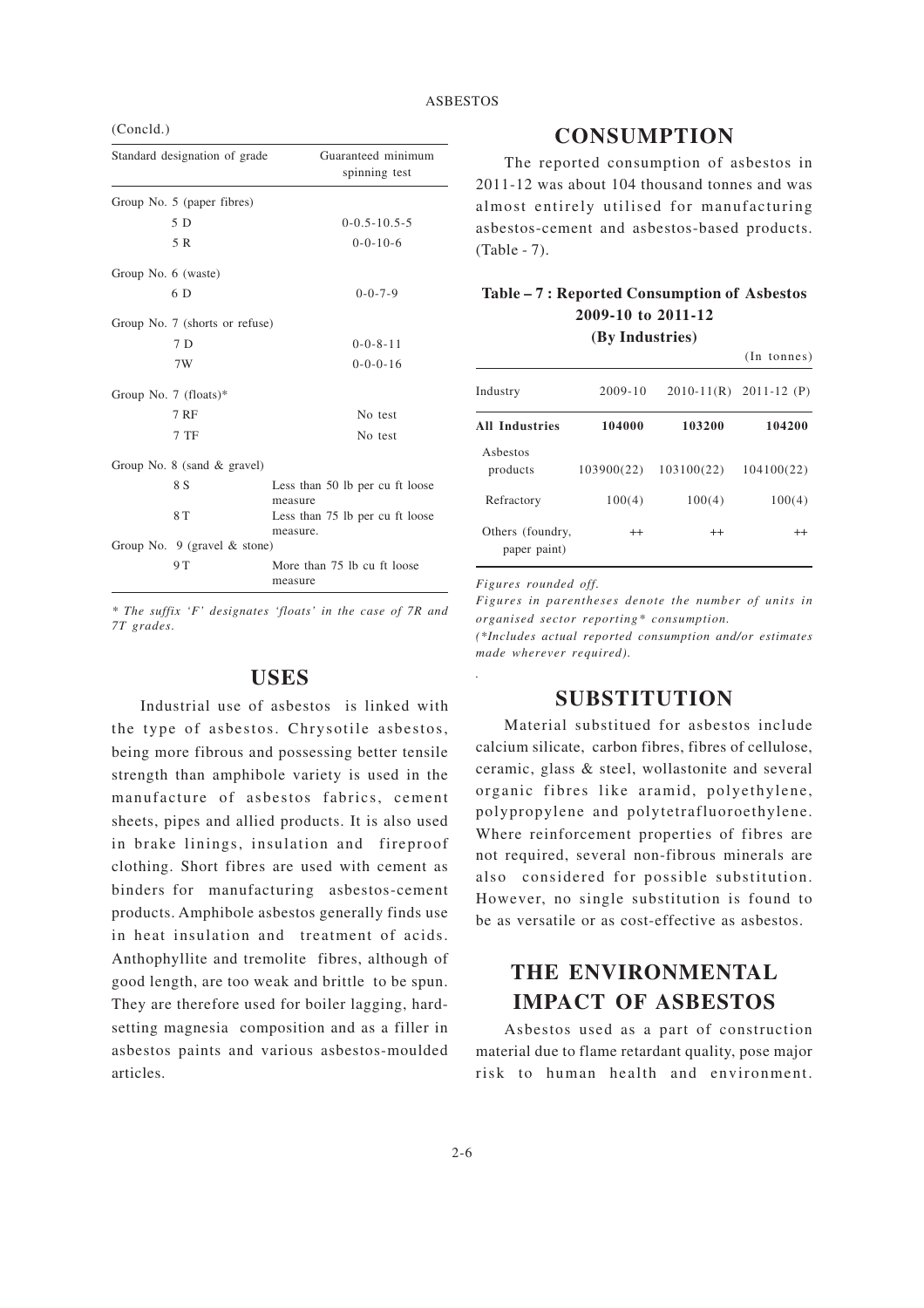Asbestos has been linked in number of serious medical conditions. These include the lungs and respiratory problems because asbestos is made of tiny fibres that when released into the air can settle inside the lungs and irritate the tissues in the chest cavities.

Besides the personal health, asbestos has negative impact on the environment. A study presented in 2006 at the international conference on Health, the Environment and justice found that asbestos dust can easily travel through the air into the water supply. It can also settle on the surface of the soil instead of getting absorbed into the ground, which means that it can still get picked up by the wind and inhaled into human respiratory system.

# **TRADE POLICY & LEGISLATION**

No restrictions have been imposed on exports of asbestos in the amended Foreign Trade Policy, 2009-14. As per the prevailing Foreign Trade Policy, asbestos under heading 2524 can be imported freely with the exception of amosite which is restricted. However, the imports of crocidolite, actinolite, anthophyllite, amosite and tremolite are restricted in terms of Interim Prior Informed Consent (PIC) Procedure of Rotterdam Convention for Hazardous Chemicals and Pesticides.

Ministry of Environment and Forest, vide Notification dated 13.10.1998, under Sections 3 (1) and 6 (2) (d) of Environment (Protection) Act, 1986 and Rule 13 of Environment (Protection) Rules, 1986, has prohibited the imports of waste asbestos (dust and fibre), being a hazardous waste detrimental to human health and environment.

#### **WORLD REVIEW**

Large reserves are located mainly in Canada, China, Kazakhstan and Russia.The world production of asbestos was around 2 million tonnes in 2011. Russia was the leading producer and accounted for 49% production, followed by China (21%), Brazil (15%) and Kazakhstan (11%) (Tables - 8 and 9).

| Table – 8 : World Reserves of Asbestos |  |
|----------------------------------------|--|
| (By Principal Countries)               |  |

| Country         | Reserves |
|-----------------|----------|
| World: Total    | Large    |
| <b>Brazil</b>   | Moderate |
| Canada          | Large    |
| China           | Large    |
| Kazakhstan      | Large    |
| Russia          | Large    |
| <b>USA</b>      | Small    |
| Other countries | Moderate |

*Source: Mineral Commodity Summaries, 2013.*

#### **Table – 9 : World Production of Asbestos (By Principal Countries)**

|      |                                     | (In '000 tonnes) |
|------|-------------------------------------|------------------|
| 2009 | 2010                                | 2011             |
| 2113 | 2028                                | 2023             |
| 288  | 312                                 | 310              |
|      | 100                                 | 50               |
| 440  | 400                                 | 440              |
| 230  | 214                                 | 223              |
| 1000 | 1000                                | 1000             |
| 5    | $\mathfrak{2}$                      |                  |
|      |                                     |                  |
|      | Canada (chrysotile) <sup>°150</sup> |                  |

*Source: World Mineral Production, 2007-2011.*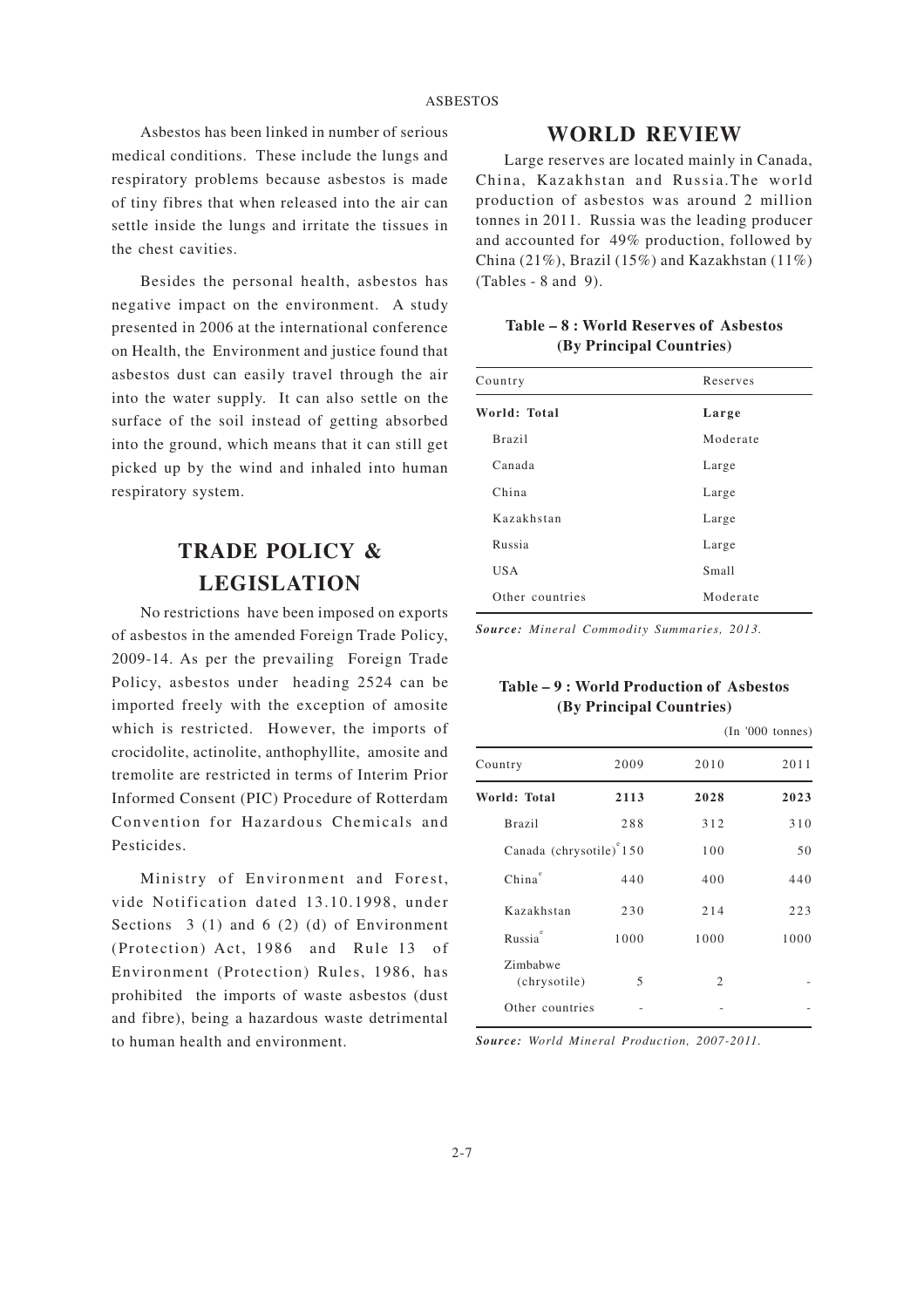## **FOREIGN TRADE**

#### **Exports**

Exports of asbestos were 1296 tonnes in 2011-12 as compared to 231 tonnes in the previous year.

Exports were mainly to Italy. Exports of asbestos-cement products were 41,304 tonnes in 2011-12 as compared to 44,449 tonnes in the preceding year. Exports of asbestos cement products were mainly to UAE (52%), Saudi Arabia (19%), Nepal (7%), and Quatar (5%) (Tables-10 to 12).

#### **Imports**

Imports of asbestos were 378,122 tonnes in 2011-12 against 365,795 tonnes in the previous year. The imports comprised chrysotile asbestos 377,302 tonnes and asbestos (others) 820 tonnes. Imports of asbestos were mainly from Russia (51%), Kazakhstan (18% ), Brazil  $(13\%)$  and Canada  $(7\%)$ . A total of 6,641 tonnes asbestos-cement products were also imported in 2011-12 as against 5,561 tonnes in the previous year. Imports were mainly from Thailand (82%) (Tables-13 to 16).

| Table – 10 : Exports of Asbestos : Total |                |  |  |
|------------------------------------------|----------------|--|--|
|                                          | (By Countries) |  |  |

|                      | $2010 - 11$ |                   | $2011 - 12$ |                   |
|----------------------|-------------|-------------------|-------------|-------------------|
| Country              | Qty<br>(t)  | Value<br>(3, 000) | Qty<br>(t)  | Value<br>(3, 000) |
| <b>All Countries</b> | 231         | 1154              | 1296        | 2862              |
| Italy                |             |                   | 1040        | 1850              |
| Nepal                | 209         | 390               | 124         | 487               |
| Nigeria              |             |                   | 38          | 148               |
| Kenya                |             |                   | 28          | 144               |
| Ghana                | $^{++}$     | 48                | 1.5         | 138               |
| French Polynesia     |             |                   | $^{++}$     | 59                |
| Cameroon             |             |                   | 51          | 35                |
| Other countries      | 22          | 716               | $^{++}$     | 1                 |

**Table – 11 : Exports of Asbestos (Others) (By Countries)**

|                      |            | $2010 - 11$    |            | $2011 - 12$    |  |
|----------------------|------------|----------------|------------|----------------|--|
| Country              | Qty<br>(t) | Value<br>(300) | Qty<br>(t) | Value<br>(300) |  |
| <b>All Countries</b> | 182        | 566            | 1276       | 2667           |  |
| Italy                |            |                | 1040       | 1850           |  |
| Nepal                | 166        | 293            | 119        | 430            |  |
| Nigeria              |            |                | 38         | 148            |  |
| Kenya                |            |                | 28         | 144            |  |
| French Polynesia     |            |                | $^{++}$    | 59             |  |
| Cameroon             |            |                | 51         | 35             |  |
| Other countries      | 16         | 273            | $^{++}$    | 1              |  |

**Table – 12 : Exports of Asbestos Cement Products (By Countries)**

| Country              | $2010 - 11$ |                      | $2011 - 12$ |                       |
|----------------------|-------------|----------------------|-------------|-----------------------|
|                      | Qty<br>(t)  | Value<br>$({}8,000)$ | Qty<br>(t)  | Value<br>$({}^{(3)}C$ |
| <b>All Countries</b> | 44449       | 655180               | 41304       | 883930                |
| <b>UAE</b>           | 28492       | 402964               | 21682       | 462828                |
| Saudi Arabia         | 3459        | 41743                | 7668        | 160257                |
| Oatar                | 1241        | 14944                | 2093        | 47226                 |
| Nepal                | 2612        | 43353                | 2691        | 42975                 |
| Israel               |             |                      | 663         | 22751                 |
| Angola               | 28          | 172                  | 1112        | 20885                 |
| South Africa         | 1587        | 21268                | 354         | 19804                 |
| Oman                 | 76          | 1456                 | 1247        | 18152                 |
| Canada               | 707         | 8858                 | 870         | 14706                 |
| Maldives             | 200         | 3471                 | 300         | 8858                  |
| Other countries      | 6047        | 116951               | 2624        | 65488                 |